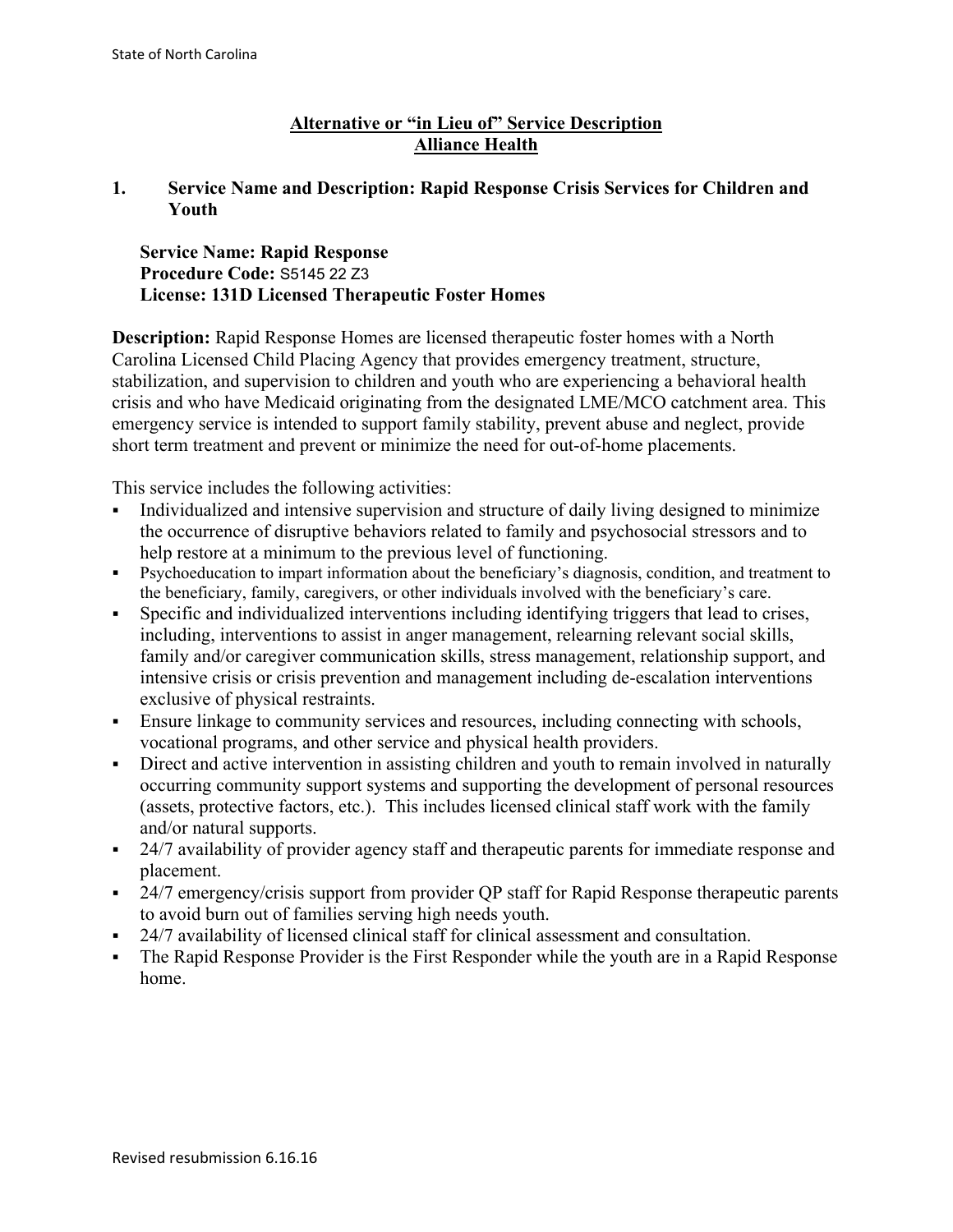| Population                                                                                                                                                        | <b>Age Ranges</b> | <b>Projected Numbers</b>                                                                                                                                                                                                                                                                                                   | <b>Characteristics</b>                                                                                                                                                                                                                                                                                                                                                                                                                                                        |
|-------------------------------------------------------------------------------------------------------------------------------------------------------------------|-------------------|----------------------------------------------------------------------------------------------------------------------------------------------------------------------------------------------------------------------------------------------------------------------------------------------------------------------------|-------------------------------------------------------------------------------------------------------------------------------------------------------------------------------------------------------------------------------------------------------------------------------------------------------------------------------------------------------------------------------------------------------------------------------------------------------------------------------|
| Child MH/SU<br>and I/DD, not<br>functionally<br>eligible for the<br><b>NC</b> Innovations<br>Waiver<br>program but<br>are in crisis due<br>to their<br>diagnosis. | $5-20$            | See Projected<br>Numbers below                                                                                                                                                                                                                                                                                             | Youth are presenting in crisis,<br>however do not meet the<br>imminent danger to self or<br>others threshold and can be<br>diverted short term while a<br>sound long term plan is<br>formulated and executed.<br>Crisis is characterized as<br>serious conflict in current<br>environment, adding to<br>emotional disregulation,<br>requiring removal to allow de-<br>escalation and re-<br>evaluation/assessment and<br>further development of the<br>crisis plan as needed. |
| <b>Projected Numbers</b><br><b>Alliance BHC</b>                                                                                                                   |                   | Alliance BHC expects to serve approximately 265<br>youth with Rapid Response. This is based on 2015-16<br>Rapid Response data, and a 15% reduction in<br>utilization of inpatient, PRTF and residential group<br>homes (all levels) and/or a reduction in LOS. Total<br>served for 2015 for Inpatient and PRTF alone=1799. |                                                                                                                                                                                                                                                                                                                                                                                                                                                                               |

# **2. Information About Population to be Served:**

# **Eligibility Criteria:**

- Medically stable, but may need short term stabilization assistance to comply with medical treatment (Medical stability is defined as: youth who may refuse non-life threatening or function altering medication, managed through re-teaching and psychoeducation, and disruptive behavior not dangerous to self and others in a therapeutic family setting). If a youth requires 24 hour eyes on monitoring/awake night staff for safety reasons, they are not eligible for Rapid Response and must be referred to an alternate level of care **AND**
- A physical has been completed within the past year (per 131D licensing rule). If not, a physical must be completed within 14 days by the beneficiary's Primary Care Physician or a physician that has a formal agreement with the provider agency to perform consumer physicals when needed **AND**
- The beneficiary is experiencing A or B below (may be related to the presence of moderate affective, cognitive or behavioral problems or intellectual/developmental delays/disabilities):
	- a) Difficulty maintaining in the naturally available family or lower level treatment setting as evidenced by, but not limited to: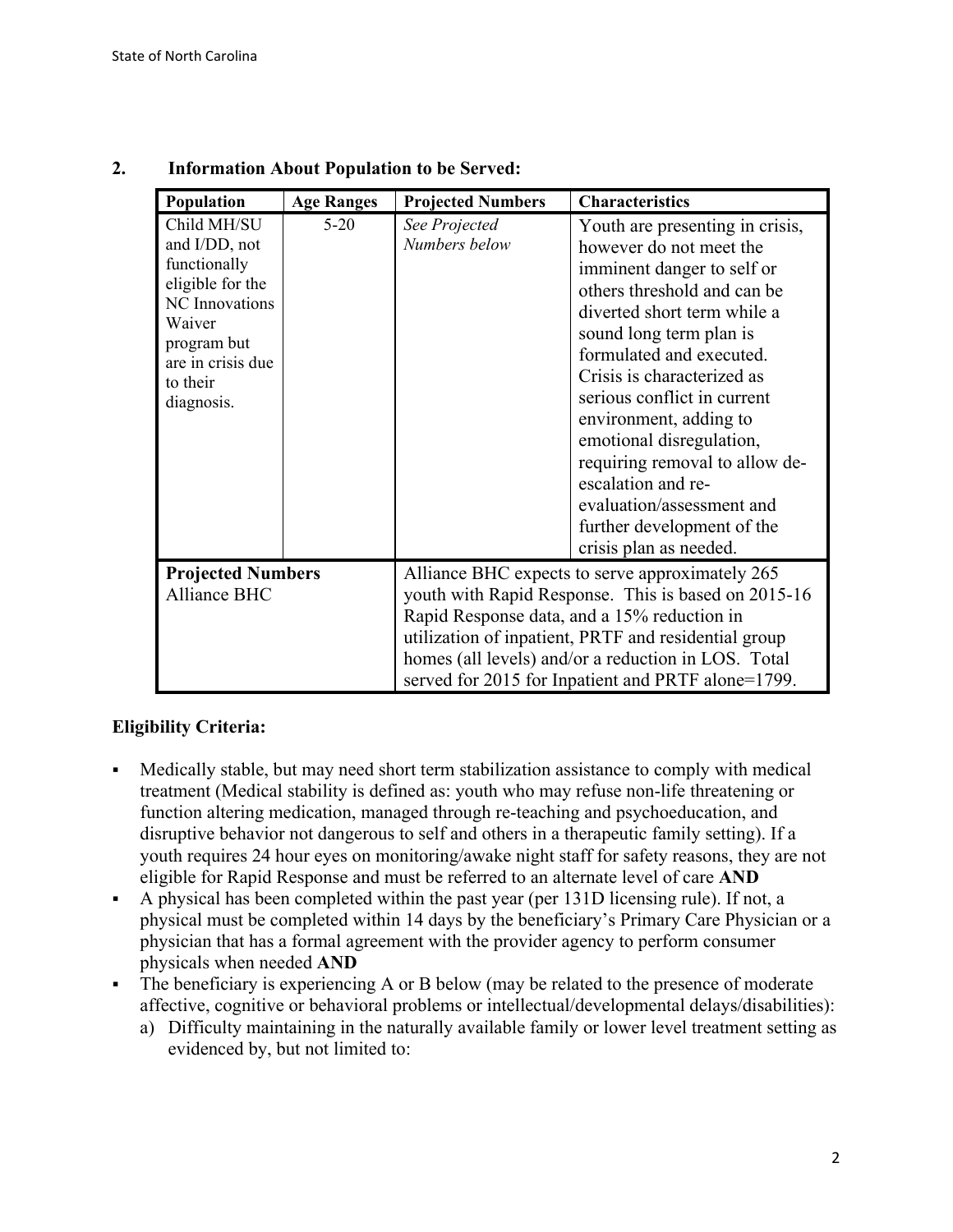- 1) Frequent and acute conflict in the setting, **OR**
- 2) Frequently limited acceptance of the behavioral expectations and other structure, **OR**
- 3) Difficulty in engaging in available natural supports and community based services resulting in an increase risk or use of crisis services.
- b) Frequent verbal aggression or infrequent, moderate intensity physical aggression, which may be directed toward property or occasionally to self or others.
	- 1) Frequent difficulty in maintaining appropriate conduct in community settings, **OR**
	- 2) Acute difficulties accepting age appropriate direction and supervision in significant areas from caretakers or family members.

# **AND**

- There is an immediate need for structured treatment and reduction of environmental stress, and without, youth would likely be in a higher level of care or present to the hospital, **AND**
- Youth must have a clinical assessment face to face by a licensed clinician prior to admission to a Rapid Response home that determines this level of care will meet the needs of the youth, **AND**
- Youth needing 24 hour active "eyes on" monitoring shall be excluded from Rapid Response and referred for evaluation for a higher level of care.

Priority population for this service includes youth who can be diverted from crisis facilities and EDs, and those youth stepping down from a crisis facility, inpatient, or ED. These are youth who present with acute mental health and/or behavioral issues but do not require inpatient hospitalization. All youth appropriate for step down will be referred by crisis facility staff in consultation with the crisis facility psychologist and/or psychiatrist.

# **3. Treatment Program Philosophy, Goals and Objectives:**

Rapid Response is a crisis service that is person-centered, resiliency and recovery focused, with an aim of not only helping individuals and families maintain stability in areas of functioning and wellness valued by the child/family, but also helping individuals and families continue on their own path of recovery through person-centered planning and service delivery. It is expected that the service will be consistent with the LME/MCO clinical guidelines and best practices. It is expected that the Rapid Response provider will have a Therapeutic Foster Care evidence-based practice implemented.

Rapid Response will not only serve to diffuse crises, it will also serve as a time to complete a more comprehensive assessment, and/or specialized assessments, completed by either the preexisting treating clinical staff, and/or the provider agency licensed clinical staff, or arranged by the provider agency staff. This is in addition to, or an evolution of, the assessment and initial crisis plan completed prior to placement. The result of the assessment will be to identify the appropriate level of care and treatment plan that will prevent future crises, including a thorough review of the crisis plan and safety plan as applicable with revisions as needed occurring throughout the Rapid Response course of treatment.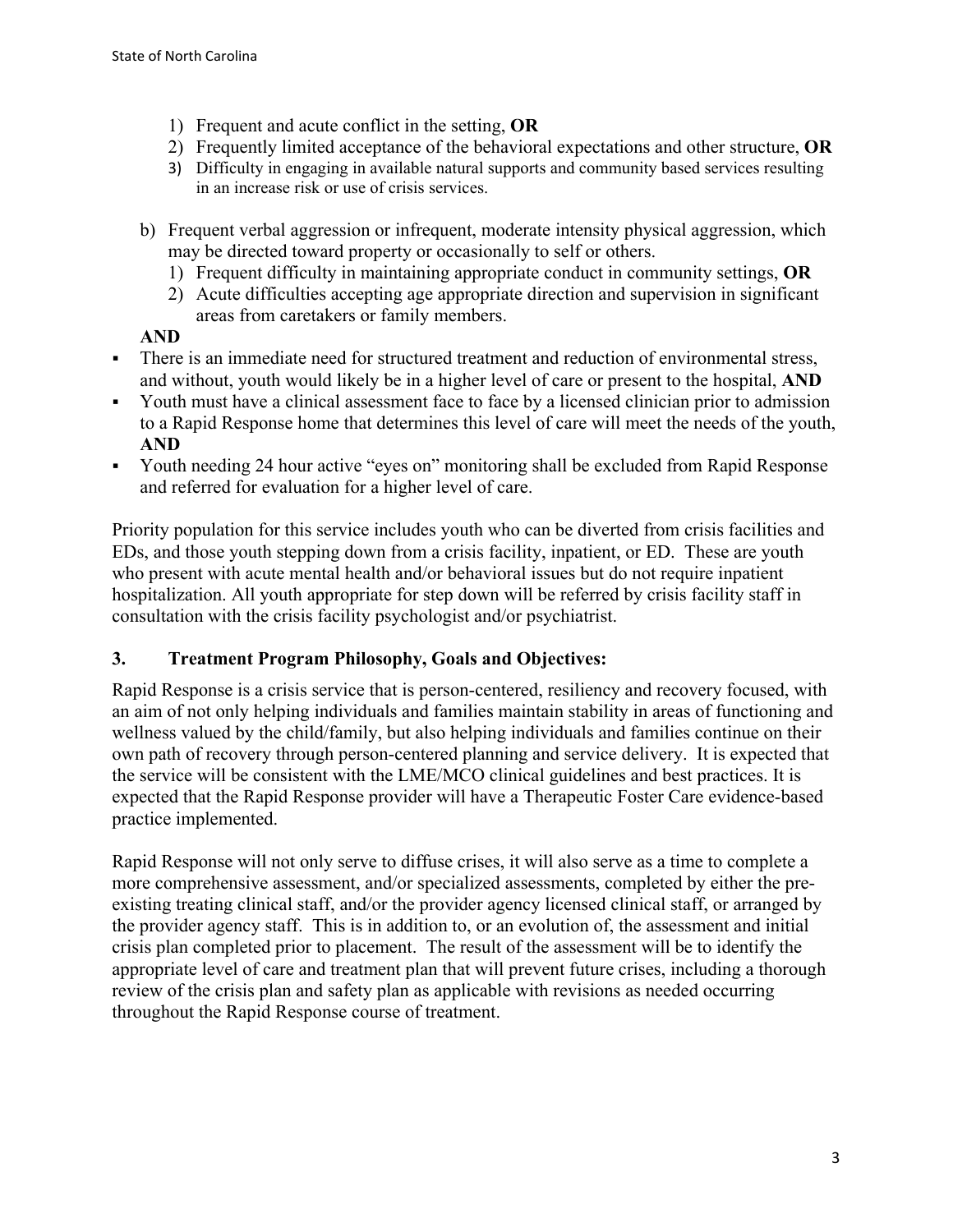Rapid Response provider agencies should clearly articulate a philosophy consistent with the System of Care/Wraparound model from the provider leaders, senior staff, QPs, and therapeutic parents. This philosophy will be apparent in all written materials.

# **4. Expected Outcomes:**

# *Home Stability:*

It is expected that youth served will return to their natural family setting, with a goal of increasing the percent of youth returning home over time. If alternate placement is needed, then the least restrictive most appropriate level will be chosen. CFT's should plan around crisis, transition or residential placement. Barriers to returning to original setting shall be documented and an action plan shall be created to address the barriers.

- At least 50% of youth served shall be diverted from out of home placement after receiving the service.
- If a return home is not the CFT recommendation, at 100% of youth will be connected with the identified appropriate level of care.

# *Decreased hospital admissions:*

 Monitor the % of youth who are diverted from crisis or inpatient services due to entering the Rapid Response beds, with a goal of increasing the percent over time (FY 15 will serve as baseline).

*Response to placement requests will be handled in a prompt manner:*

- 100% of requests for the service by local crisis or inpatient services are answered within one (1) hour of request;
- 90% of requests for the service by other entities (Care Coordination, other providers) are answered within one (1) hour;
- 80% of youth meeting criteria for service are placed in Rapid Response home within 12 hours of the initial request.

### **5. Staffing Qualifications, Credentialing Process, and Levels of Supervision Administrative and Clinical) Required:**

This treatment may be provided in a North Carolina licensed therapeutic foster family setting with one or two surrogate family members providing services to no more than one consumer per home. Given the high risk nature of some consumers accessing Rapid Response every attempt should be made to have a diverse pool of parents available including one stay at home parent, single occupancy homes, etc. Identified homes shall be a Rapid Response Only designated home. The designated home shall have a separate bedroom for Rapid Response youth, not shared space with any other individual person. Therapeutic Foster Homes identified for Rapid Response shall not provide Family Foster Care while serving as a Rapid Response provider.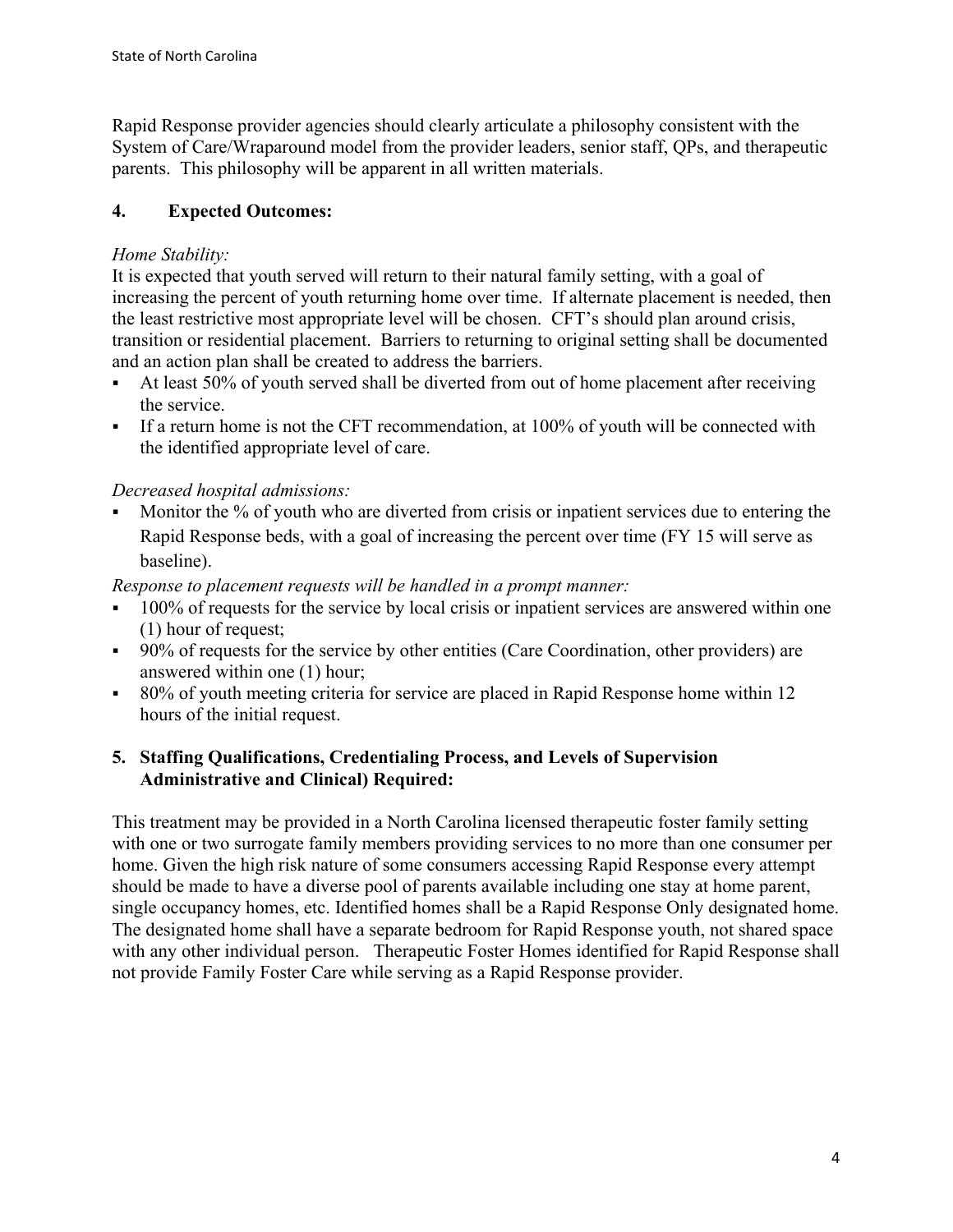Rapid Response Families shall have competency in working with high needs youth. This is measured by experience as a treatment or foster family for a minimum of two years. Exceptions to this may be approved by the MCO.

Provider staff supervising Rapid Response homes will assist the LME/MCO in arranging appropriate ongoing services such as mental health services, substance use treatment, other specialized assessments, and medical services.

Treatment is provided in a structured setting with qualified and trained provider staff support and therapeutic parents who are present and or available at all times of the day. A minimum of one provider staff (QP) is required to supervise no more than six total homes at all times, regardless of home level of treatment. If the provider QP is supervising IAFT or E-TFC homes, they may supervise no more than a maximum of 2 Rapid Response homes that count toward the total number of homes. The QP has a minimum two years of experience working directly with youth and families.

The provider agency shall have licensed clinical staff to provide clinical assessment prior to the service if not completed by referring provider prior to service entry. Licensed clinical staff also oversee all clinical interventions, provide outpatient therapy (inclusive of family therapy) as needed, and consultation 24 hours per day. Licensed clinical staff are North Carolina Licensed Marriage and Family Therapist, Licensed Clinical Social Worker, or Licensed Professional Counselor. Associate licenses may be utilized with two years of experience with the population.

Agency shall have a North Carolina Licensed Psychiatrist available for medical and psychiatric oversight and consultation. The Licensed Psychiatrist will provide psychiatric evaluation as needed.

The provider agency must follow minimum requirements in 131D and 122C rules, including:

- Skills and competencies of this service provider must be at a level that offers psychoeducational and relational support, behavioral modeling of interventions, and supervision.
- These preplanned, structured interventions occur as required and outlined in the consumer's service plan.

Along with the standard Therapeutic Foster Care MAPP training curriculum (or other NCDSS approved curricula), Rapid Response providers QPs and therapeutic parents will receive an additional 30 hours minimum of advanced pre-service training to include:

- Strategies to address safety, intensive supervision, and intensive therapeutic interventions
- System of Care/Wraparound model
- Trauma Informed Care
- Crisis de-escalation
- Specialty training, based on the youth being placed, to address sexually reactive behaviors, dually diagnosed youth, and other specialty populations
- Provider QPs training will include strategies to provide supervision and support for all of the above to Rapid Response therapeutic parents.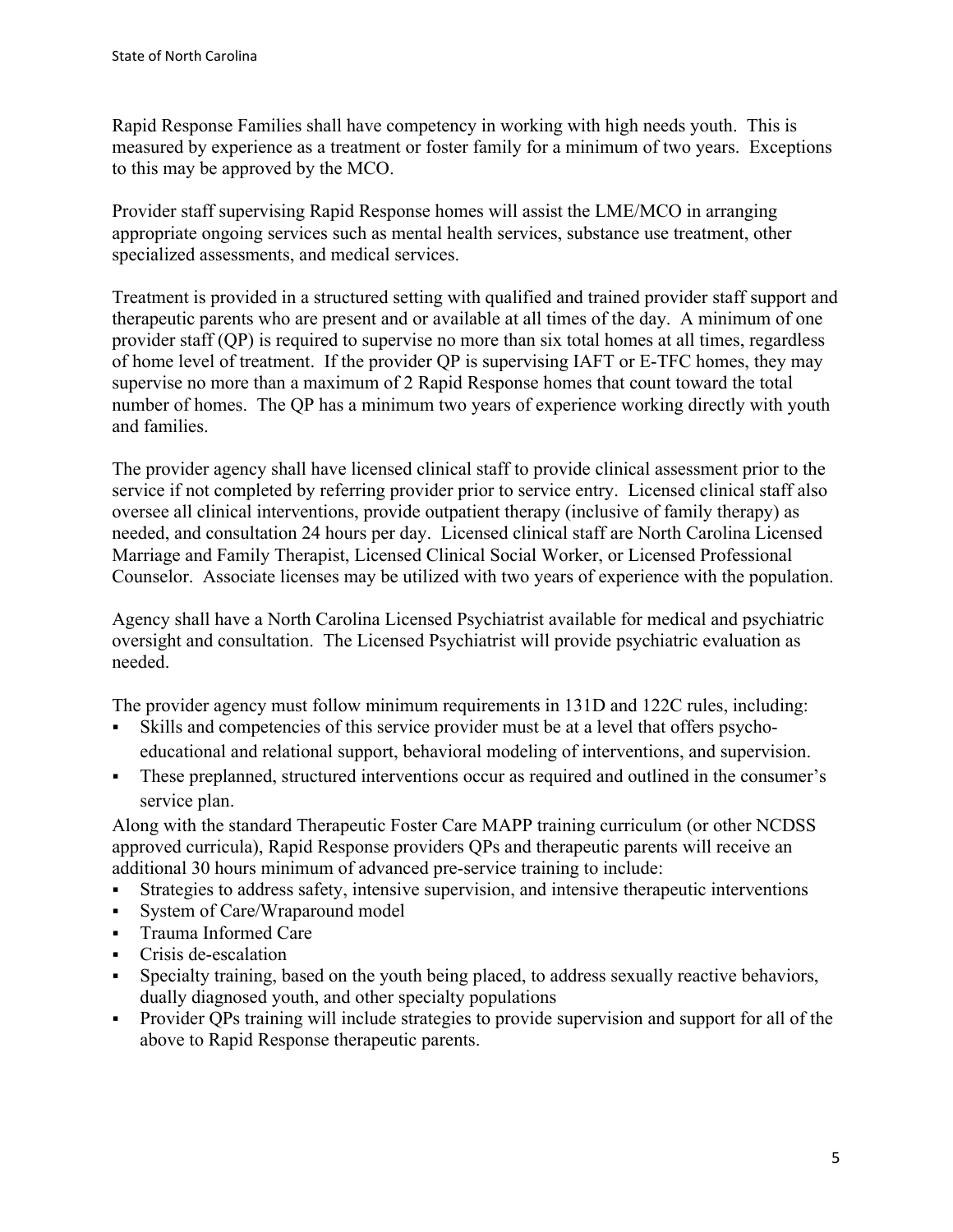It is expected that the pre-service training curricula for staff and therapeutic foster parents will be delivered utilizing a mixture of in-person classroom settings and other forms of formal instruction.

Specific training curricula must be approved by the MCO.

Provider QP staff shall provide individual face-to-face supervision with the therapeutic parents at least twice weekly, in the Rapid Response home during the placement. The Provider also has daily contact with the Rapid Response family. This supervision will address the complicated, and often stressful, situations that providing crisis response can create.

All new provider QP staff providing Rapid Response support shall receive all training prior to a Rapid Response placement being made and existing staff will receive annual refresher training.

- 6. **Unit of Service:** 1 day = 1 unit
- 7. **Anticipated Units of Service per Person:** 7-14 consecutive days with a maximum of 21 days; any recurring crisis event would trigger a clinical team review to determine the repeated need for this service.

### **Utilization Management**

There is no prior authorization (PA) required for the first 7 days per episode. An authorization request must be submitted if placement is needed beyond 7 days. The maximum length of service is 21 days per episode. If an imminent transition is scheduled to the appropriate service level, and cannot be completed in the 21 day timeframe, an authorization request may be submitted, but must have a specific plan in order to be authorized beyond 21 days.

#### **EPSDT Special Provision**

### **Exception to Policy Limitations for a Medicaid Beneficiary under 21 Years of Age**  *42 U.S.C. § 1396d(r) [1905(r) of the Social Security Act]*

Early and Periodic Screening, Diagnostic, and Treatment (EPSDT) is a federal Medicaid requirement that requires the state Medicaid agency to cover services, products, or procedures for Medicaid beneficiary under 21 years of age if the service is medically necessary health care to correct or ameliorate a defect, physical or mental illness, or a condition [health problem] identified through a screening examination (includes any evaluation by a physician or other licensed practitioner). This means EPSDT covers most of the medical or remedial care a child needs to improve or maintain his or her health in the best condition possible, compensate for a health problem, prevent it from worsening, or prevent the development of additional health problems.

Medically necessary services will be provided in the most economic mode, as long as the treatment made available is similarly efficacious to the service requested by the beneficiary's physician, therapist, or other licensed practitioner; the determination process does not delay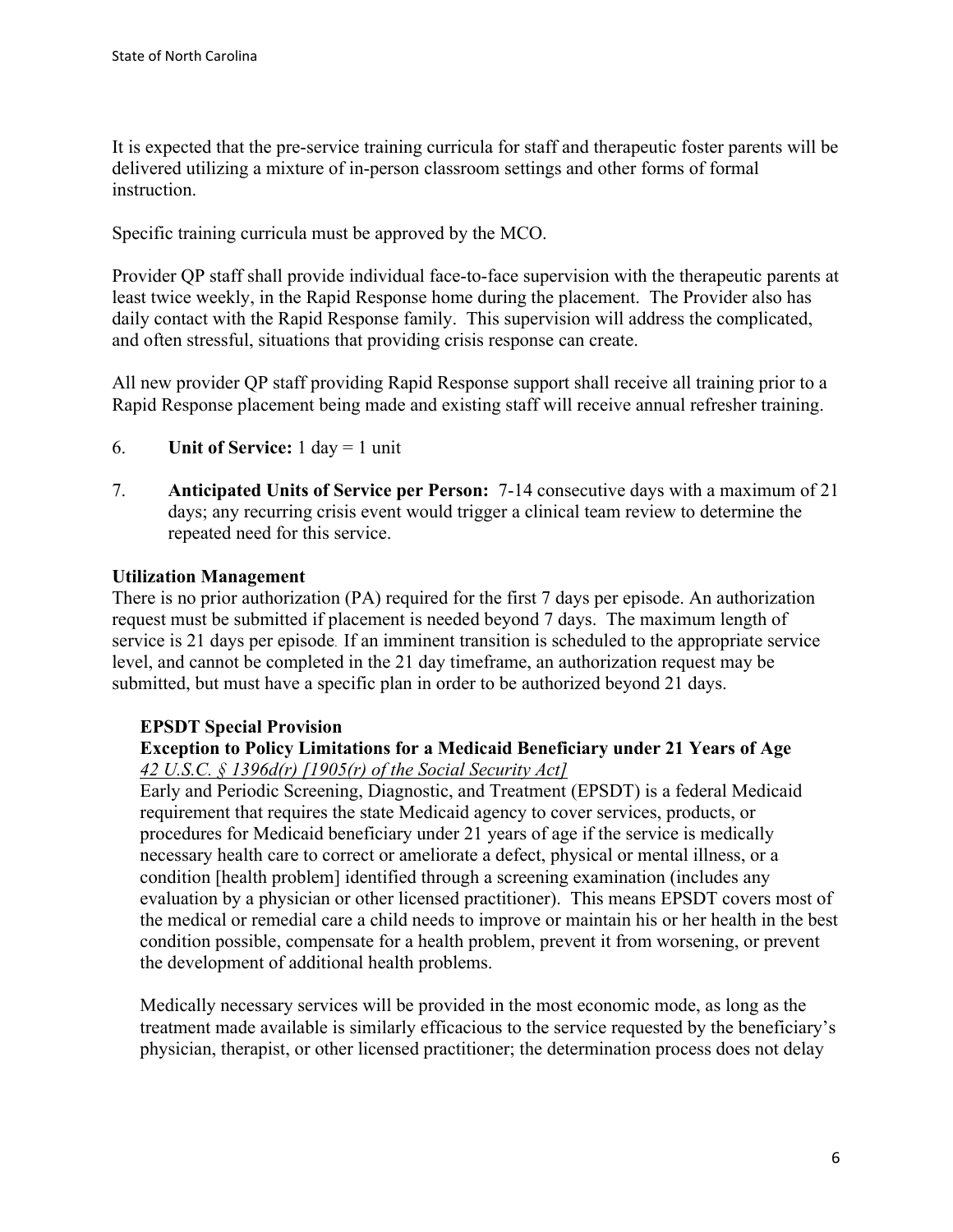the delivery of the needed service; and the determination does not limit the beneficiary's right to a free choice of providers.

EPSDT does not require the state Medicaid agency to provide any service, product or procedure:

- 1) That is unsafe, ineffective, or experimental or investigational.
- 2) That is not medical in nature or not generally recognized as an accepted method of medical practice or treatment.

## *EPSDT and Prior Approval Requirements*

- 1) If the service, product, or procedure requires prior approval, the fact that the beneficiary is under 21 years of age does NOT eliminate the requirement for prior approval.
- 2) IMPORTANT ADDITIONAL INFORMATION about EPSDT and prior approval is found in the *NCTracks Provider Claims and Billing Assistance Guide,* and on the EPSDT provider page. The Web addresses are specified below.

*NCTracks Provider Claims and Billing Assistance Guide*:

https://www.nctracks.nc.gov/content/public/providers/provider-manuals.html EPSDT provider page: http://www.ncdhhs.gov/dma/epsdt/

Service limitations on scope, amount, duration, frequency, location of service, and other specific criteria described in clinical coverage policies may be exceeded or may not apply as long as the provider's documentation shows that the requested service is medically necessary "to correct or ameliorate a defect, physical or mental illness, or a condition" [health problem]; that is, provider documentation shows how the service, product, or procedure meets all EPSDT criteria, including to correct or improve or maintain the beneficiary's health in the best condition possible, compensate for a health problem, prevent it from worsening, or prevent the development of additional health problem

### **Entrance Process**

The process for a beneficiary to enter this service includes completion of a face to face clinical assessment including a crisis assessment (risk assessment that includes health and safety). This assessment shall be completed prior to admission to the Rapid Resource home, and will include the identification of eligibility criteria for this service.

8. **Targeted Length of Service:** 14 days

# **9. Describe why this service is needed and is different than any State Plan or alternative service already defined. If implemented in other states, describe successful outcomes.**

Rapid Response Homes are 131D licensed therapeutic foster homes that provide emergency treatment, structure, stabilization, and supervision to children and youth who are experiencing a behavioral health crisis. This emergency service is intended to support family stability, prevent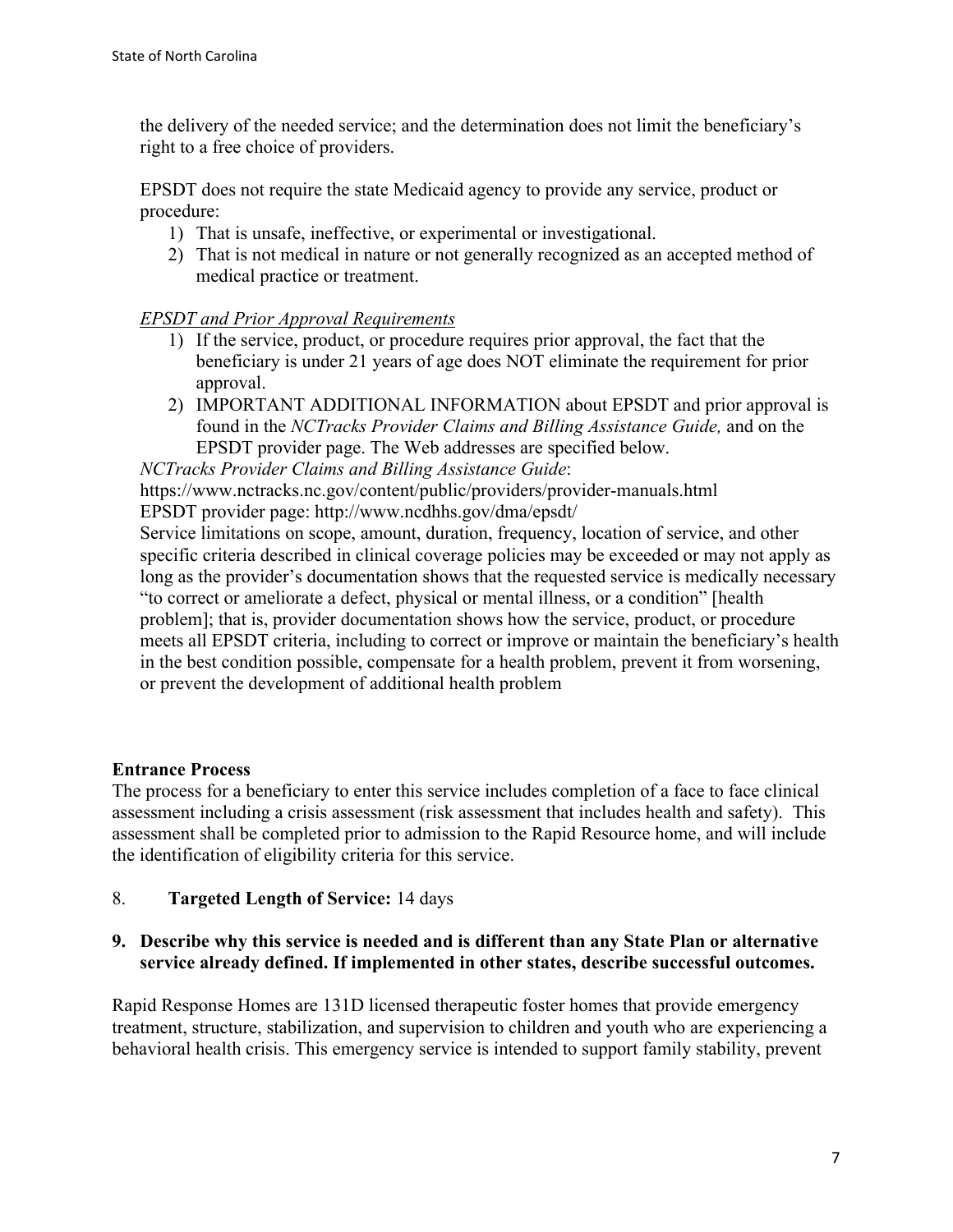abuse and neglect, provide short term treatment and prevent or minimize the need for out-ofhome placements.

Crisis services for youth and families include Mobile Crisis and children's Facility Based Crisis, however there are many times a youth is hospitalized, when the youth and family could have been separated to decrease conflict intensity for a period of time. In a Rapid Response Home, interventions are delivered that give the family and youth the skills needed to reunite and continue living as a family. Rapid Response allows for a structured therapeutic family for a short period of time to allow for stabilization, additional assessment, and planning by the Child and Family Team, and agency licensed clinical staff.

### **Rapid Response has been a successful service provided in our catchment area using non-Medicaid funds.**

### **Data from previous use of Rapid Response in Alliance's catchment area has been monitored and results include the following:**

The service has been implemented in NC as a county funded service with the following outcomes in the first half of the FY:

- 1) At least 50 % of the youth served shall be diverted from out of home placement after receiving the service:
	- 8/14 **(57%)** of consumers post-service were returned home.
	- 6/14 **(43%)** were discharged to:
		- 2) Level III Group Home 3) Therapeutic Foster Care and 1) Inpatient Facility.

Provider is expected to monitor the percentage of consumers who are diverted from crisis or inpatient services as a result of placement in the Rapid Response Beds, with a goal of increasing this percentage over time. This is broadly categorized each referral as either "Step-Down" or "Diversion." As reported in the original data, of those referred, 17 were categorized as "Diversion" and 7 as "Step-Down." For referrals resulting in placement, 6 were "Diversion" and 3 were "Step-Down." Percentages are demonstrated in the graph (see below). Updated data did not include this but will be captured moving forward. Therefore, the graph includes only the original 24 referrals/placements. Clarification on the Diversion versus Step Down will need be more clearly defined moving forward. It was difficult to capture based on way the reporting sheet was originally designed.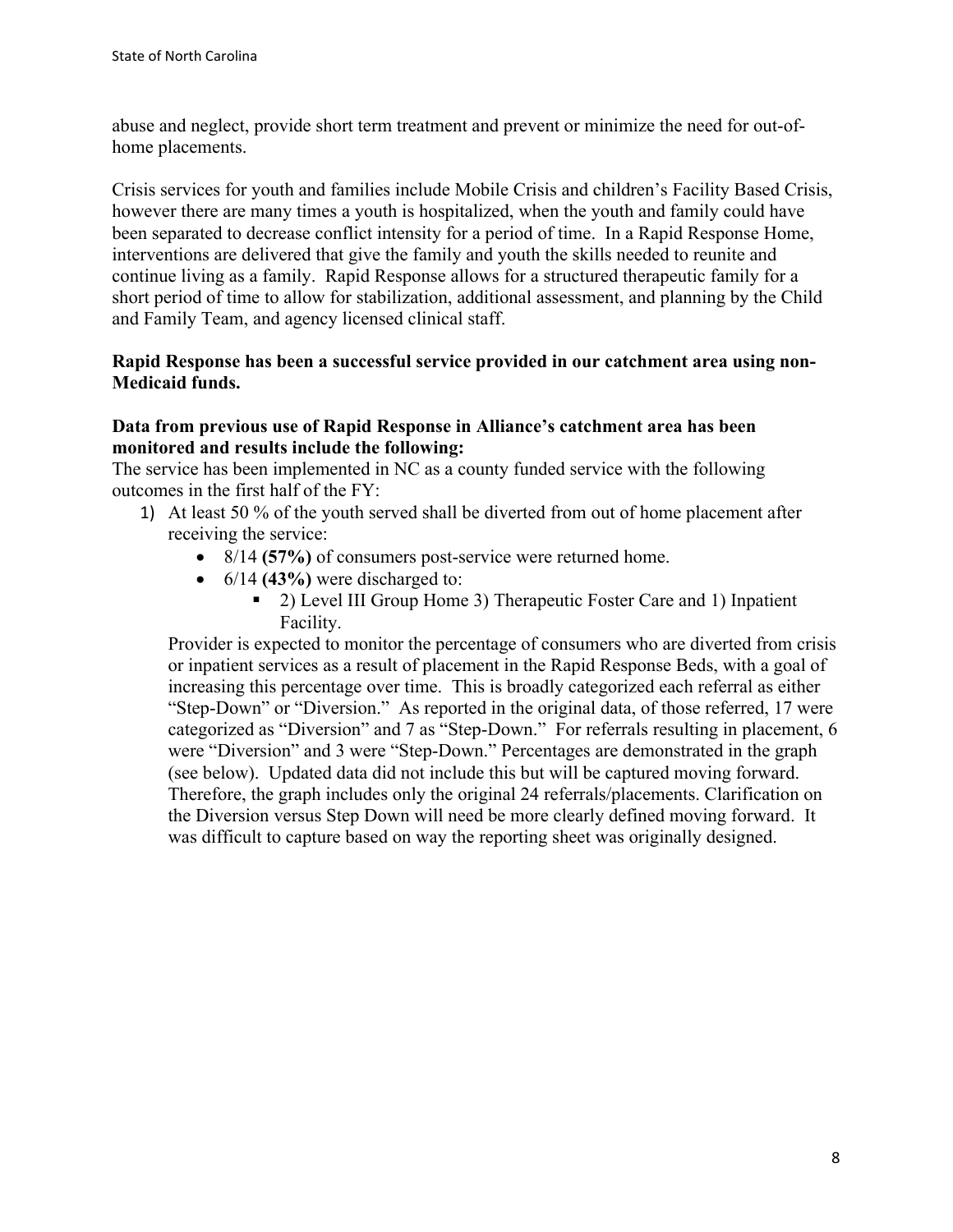| <b>Diversion Vs. Step Down</b> |     |                                         |               |  |  |  |
|--------------------------------|-----|-----------------------------------------|---------------|--|--|--|
|                                | 71% | $\square$ Diversion $\square$ Step Down |               |  |  |  |
| 20<br>15                       |     |                                         |               |  |  |  |
| 10                             |     | 29%                                     | 67%           |  |  |  |
| 5                              |     |                                         | 33%           |  |  |  |
| $\Omega$                       |     | <b>Referred</b>                         | <b>Placed</b> |  |  |  |

- 2) 100% of requests for service by local crisis or inpatient services are answered within one (1) hour of the request:
	- Of the 7 "step-down" referrals originating from an inpatient/crisis facility or Alliance embedded care coordination services, all 7 were responded to within the one hour time frame **(7/7; 100%)**.
- 3) 90% of requests from other entities will be answered within one (1) hour (Original Reporting - Revised Report did not capture this element):
	- Out of the remaining referrals, 15/16 **(94%)** were responded to within one hour. The provider cited the reason for the one delay as "the referral was emailed after hours and was not called into the 'after hours' response line."
	- One referral had to be removed from the analysis due to an error with referral/response time on the reporting sheet.
	- With the remaining 23 referrals, the overall average response time was 39 minutes.
- 4) 80% of youth meeting criteria for placement are placed in Rapid Response homes within 12 hours of the initial request :
	- For the 9 consumers who met the criteria for placement, **(22%)** were placed within 12 hours of the initial request.
	- The remaining 7 placement times ranged from 18:05 hrs. /min. to 140:33 hrs. /min.
- 5) Youth should ideally not remain in Rapid Response Homes longer than 14 calendar days:
	- All consumers were discharged from the Rapid Response Homes in 14 nights or less. The 14 consumers stayed an average of 9.28 nights (Longest length of stay 14 nights; shortest length of stay 1 night) and they stayed an accumulative total of 130 nights.
	- As there are 30 Days/April, 31 Days/May and 30 Days/June with a total of 3 Rapid Response Beds available, this would equate to 273 total bed days available during this reporting period.
	- Rapid Response Beds were utilized 47.62% of the total bed nights available (130/273)
	- (89%) of placed consumers participated in a Child/Family/Team (CFT) Meeting during placement. The one consumer who did not stayed only one night.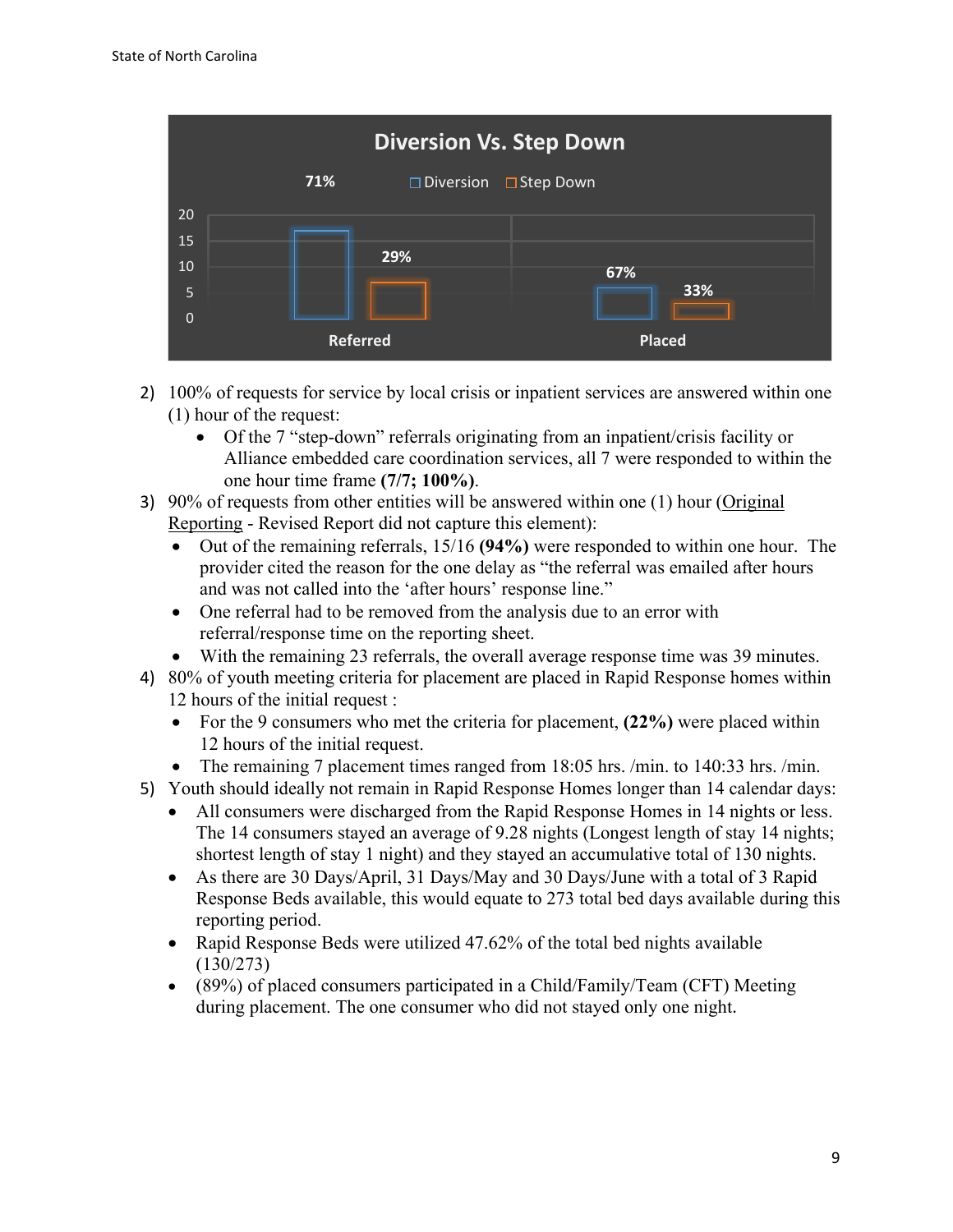### **10) Cost-Benefit Analysis: Document the cost-effectiveness of this alternative service versus the State Plan services available.**

Crisis services for children and adolescents has been identified as a significant need in our Gaps and Needs assessment. The plan is to use Rapid Response in order to prevent ED visits, reduce inpatient stays and the need for higher levels of care for children and adolescents in crisis. The desired outcomes is to divert children/adolescents from other crisis services and out of home placements.

Previous data noted above shows successful use of Rapid Response with non-Medicaid funds. Expanding this service to the Medicaid population will also prove to be cost effective based on our previous data and the comparison data below.

## **Description of comparable State Plan Service Payment Arrangements (include type, amount, frequency, etc.)**

| <b>Service</b>            | <b>Procedure Code</b>  | <b>Unit Definition</b> | <b>Units of Service</b>                                                          | <b>Cost of Service</b>                                                   |
|---------------------------|------------------------|------------------------|----------------------------------------------------------------------------------|--------------------------------------------------------------------------|
| ED/Crisis visits          | <b>Facility Charge</b> | Varies                 | 1400 Youth<br>presenting at<br>$ED's$ and/or<br>Crisis Facilities<br>in $2015$ . | \$468,000<br>Average cost per<br>youth: \$334                            |
| <b>Inpatient Bed Days</b> | <b>Facility Charge</b> | Per Diem               | Rates Range<br>from 500-990<br>per day                                           | 1561 served,<br>total<br>$cost=11,205,019$<br>$$7,178$ per<br>individual |
| <b>PRTF</b>               | <b>Facility Charge</b> | Per Diem               | <b>Rates Range</b><br>from $342$ /day to<br>965/day                              | 239 served,<br>total<br>$cost=11,601,392$<br>\$48,541 per<br>individual  |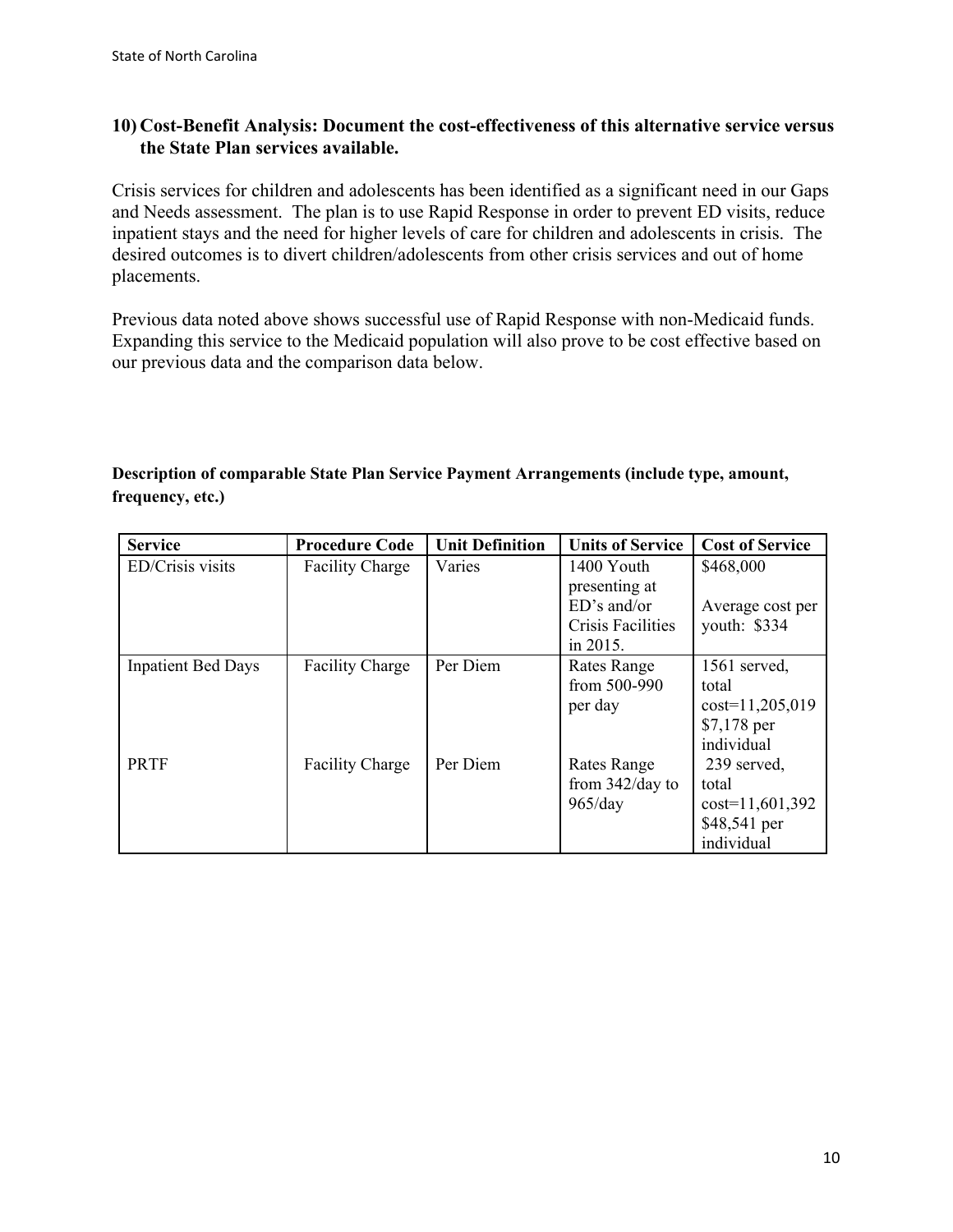**Description of Alternative Service Payment Arrangements (include type, amount, frequency, etc.)**

| <b>Service</b> | Procedure<br>Code | <b>Unit Definition</b> | <b>Units of</b><br><b>Service</b>                                                  | <b>Cost of Service</b>                                                                                                                     |
|----------------|-------------------|------------------------|------------------------------------------------------------------------------------|--------------------------------------------------------------------------------------------------------------------------------------------|
| Rapid Response |                   | Per diem               | 14 units per<br>stay<br>maximum<br>(no more<br>than $30$ if<br>given<br>extension) | \$200.00<br><b>Projected Cost:</b><br>\$2800 individual cost<br>per 14 day stay.<br>\$742,000 total cost<br>for 265 youth $(a)$ 14<br>days |

#### **Description of Process for Reporting Encounter Data (include record type, codes to be used, etc.)**

Claims data will reflect fee for service billing. Data will be uploaded to DMA by the MCO.

Encounter Data will be recorded by providers with the minimum standard of a daily service note to include all significant contacts, service events, or interventions.

Providers will collect and report/provide access through sharing of the health record to all encounter data. At a minimum, this would include time spent on family based sessions, individual sessions, and indirect contacts, as well as all supervision notes for the Provider QP staff, licensed clinical staff, and the Therapeutic Parents.